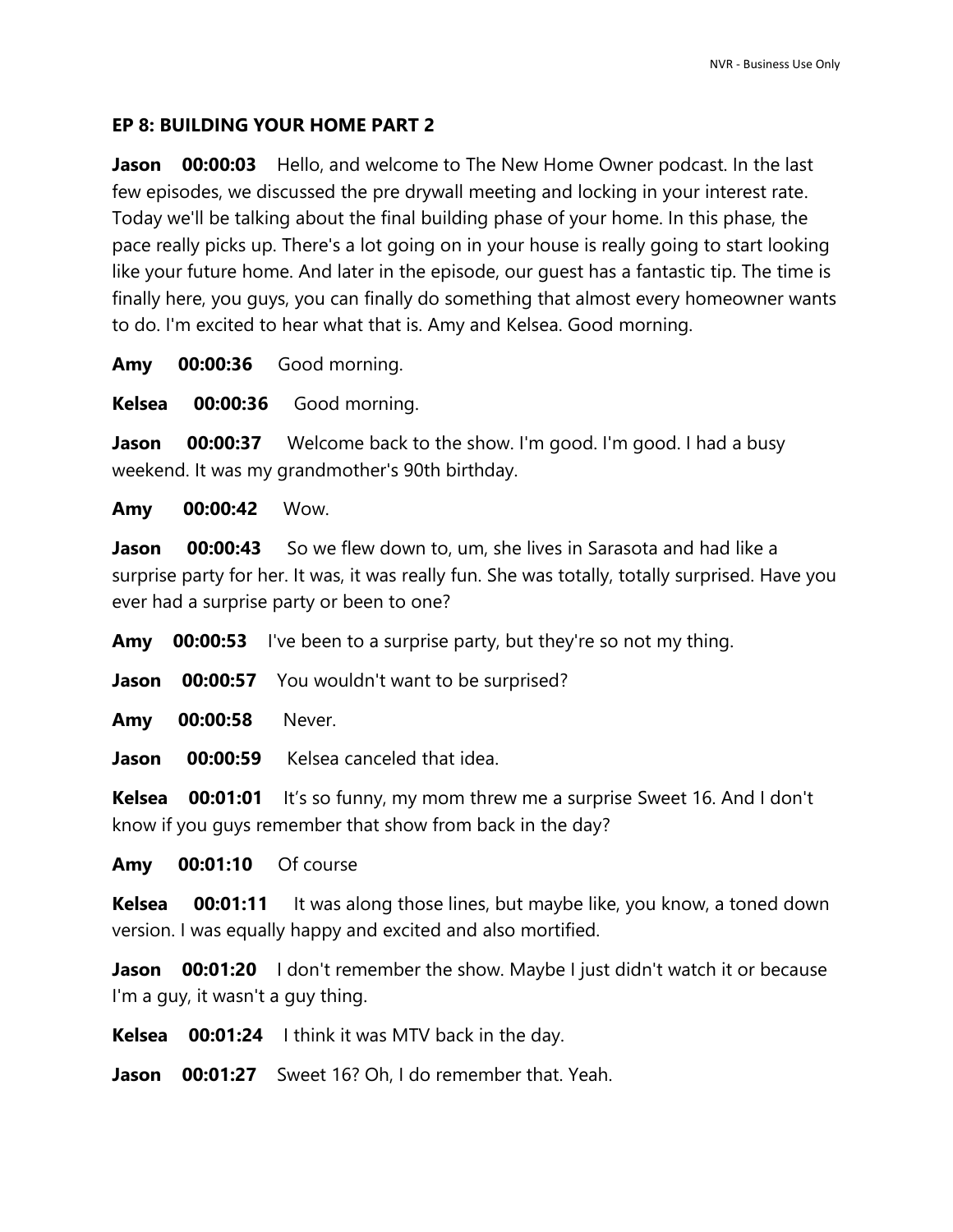**Kelsea 00:01:29** I can't believe I'm even bringing that up

**Amy 00:01:32** It brings back good memories actually.

**Jason 00:01:33** Yeah. It was funny because I was sort of the emcee of the event. They're like, you have a good voice. You should do it

**Amy 00:01:38** Oh, we're shocked.

**Jason 00:01:39** But then they were like, well also like figure out the logistics of the surprise. Like when to tell every- I was like, there's like old people here. What are we going to jump up? So we had to figure all this out and they were like, well, she'll see us as like, don't worry. She won't see you. And she can't hear you. So you're going to have to be right in her face to surprise her.

**Kelsea 00:02:00** That's a lot of pressure.

**Jason 00:02:02** She loved it. She loved it. Kelsea, how's your house? Well, they're not building yet. I assume you're still in the quiet phase or you're, you're still ironing out financial stuff.

**Kelsea 00:02:10** Yeah. We're still kind of in that same period that we were last time we caught up. So I'm particularly interested in this episode because you know, we've talked about the framing and you know, that that's exciting. Cause it's like, it's finally started, it's coming to life, but I'm very much looking forward to this next step where it's like, wow, here are all my selections. I can visualize everything. It's really feeling real now. So yeah, a little bit of ahead of ourselves in the process.

**Jason** 00:02:39 Have you packed even one box?

**Kelsea 00:02:41** Absolutely not.

**Jason 00:02:42** Come on. I started the second I signed. I was like, I'm going to pack one box a week, one a week. I did it.

**Amy 00:02:46** That's how I operate too.

**Kelsea 00:02:48** Wow. I need to step my game up. Nope.

**Jason** 00:02:50 This is a good time to welcome our special guest today. David, Welcome.

**David 00:02:53** Thank you, Jason.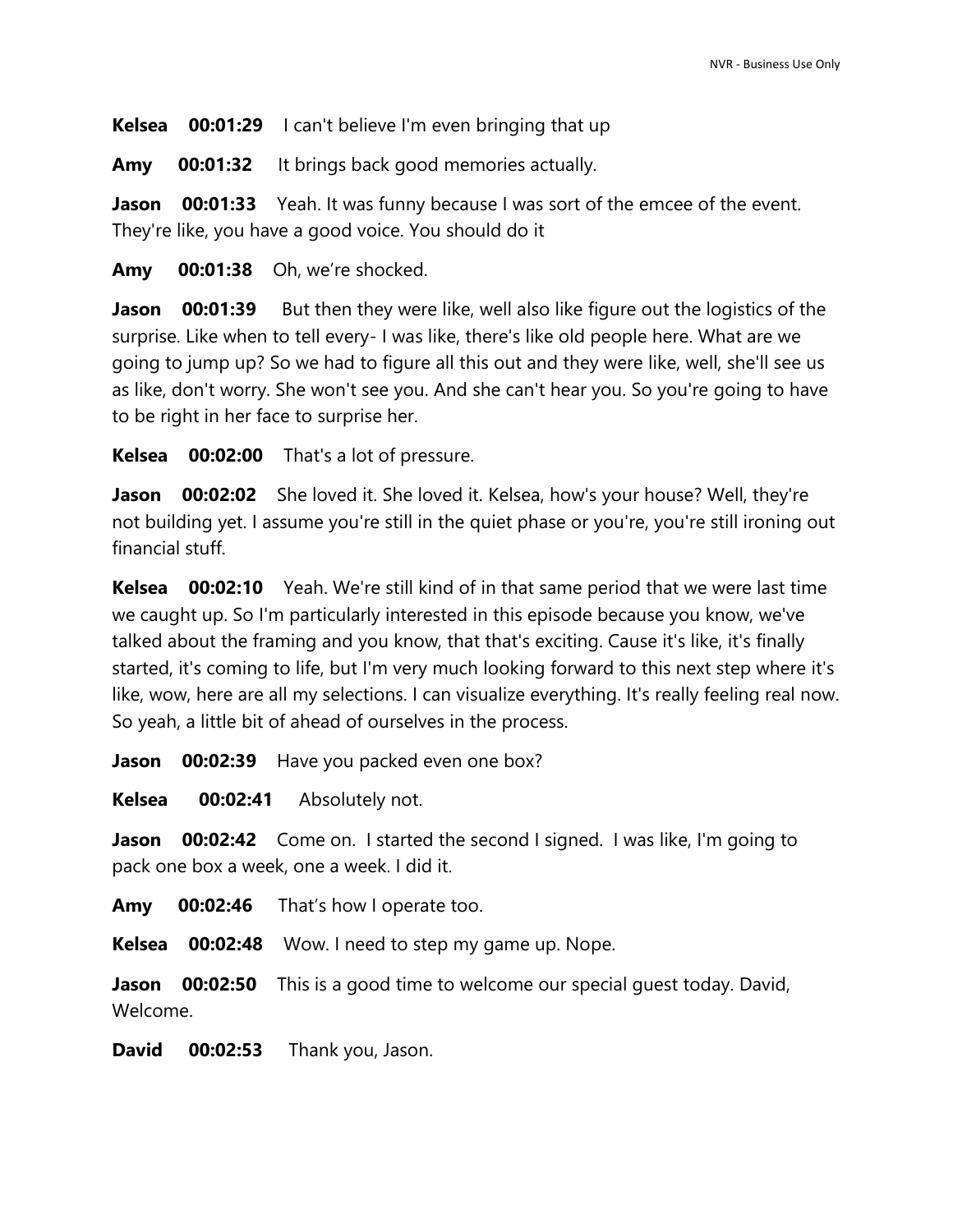**Jason 00:02:54** I see nodding your head about the box packing one a week strategy, is that you?

**David 00:02:59** Exactly, that is crucial, because when you get to the end and you have all those boxes to pack, that can really be a, a mind-boggler as you're coming down to the final wire.

**Jason 00:03:07** I feel like when you pack at the very end, there's always like a closet or a drawer where like, what the heck, where did this come from? It just never ends. There's always one more thing to pack. It's just incredible. So David, tell us a little bit about yourself, a little bit background. You're a special assignments manager. I'm curious to know what that role does honestly.

**David 00:03:27** Yep. So I'm just kind of starting back in the beginning. I started with, uh, Ryan Homes about five years ago in 2016 when I graduated from college. And then I went into the production supervisor role, did that for a little while and then was promoted to project manager. And I was a project manager for a while and I recently was promoted to a special assignments manager in our office and a special assignments managers, essentially just random projects that need to go on within the division, whether it's a master filing plans with the county and kind of more of that backend stuff that again, folks feel like there's not a lot going on before the build process of their home. I'm kind of working on that stuff as well.

**Jason 00:04:05** So customers won't interact with you directly, but you were a PJM or a project manager and a project manager for, for several years. So I'm excited to, uh, to pick your brain about what we're talking about today, which is the next phase. So we had the pre drywall meeting, obviously I'm guessing the next phase is let's put some drywall and start to walk us through that to the, or the guys there with the drywall sheets, like the next day or what's going on.

**David 00:04:29** They are. Yeah. So depending on when your pre-drywall meeting lies, that can, um, happen when you have insulation in the home or just a little bit earlier, we try to shoot for around the insulation period. So if we're shooting for that, then yeah, literally next day, you're having your insulation inspected. And then after that, you're going to go ahead and have drywall.

**Jason 00:04:47** I forgot about the insulation. So when they do the pre drywall, when they're looking around the insulation not in yet, or it is,

**David 00:04:52** It depends on kind of the build process. We try to schedule it for typically around that pre-drywall or around the insulation time. So it could be when it's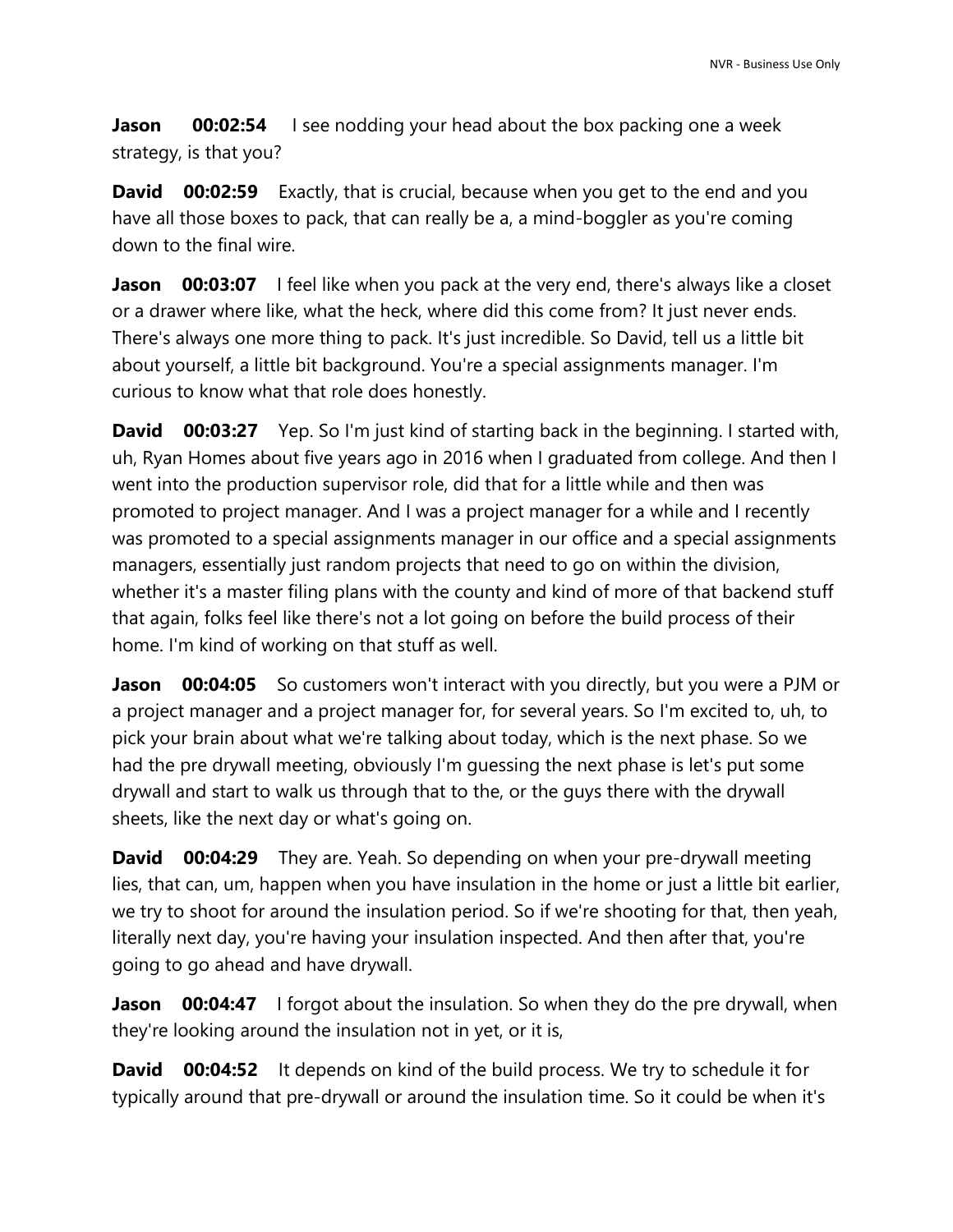in, it could be the day of the insulation inspection or if, uh, the schedule got bumped a little bit, it could be a little bit earlier as well.

**Jason** 00:05:07 So drywall, is that something that needs to sit and acclimate in the house? Is that already in the house somewhere?

**David 00:05:14** So it does get delivered on the day of the insulation inspection, but it's not something that needs to acclimate for a couple days.

**Jason 00:05:19** Okay. I've heard that with like wood floors or something sometimes that has to happen. So what else is happening? We get the drywall in, is that the only trade in the house at that point?

**David 00:05:27** It is. Yep. So, um, the drywall phase lasts about five days or so. So the first day, like you're saying, the guys are there, they're waiting to hang the drywall boards and then they go through kind of the finishing processes of the drywall. So they're going to put their joint compound on the walls and really get it ready for that final sanding. And then that first prime or that first paint. So after that first paint, that's when we go into the trim and all of those sorts of things inside the home.

**Jason 00:05:55** And there's a drying period in between sanding, uh, there's a lot of dust happening during drywall and that's all I know from any renovation I've ever done. I was like, okay, get ready for the dust. Fortunately, with your new house, it doesn't matter yet because you don't, you don't have anything in your house yet.

**David 00:06:11** Exactly. And we clean it quite a bit as well throughout the process, but yet, so there's a dry day in there and then they go and they're going to sand it and paint it. And then again, it start to install your trim.

**Jason 00:06:22** Does the weather factor into this in terms of humidity or rain or if it's freezing cold or does it matter?

**David 00:06:29** It can. Yep. So I'm of course in the winter time it can be pretty cold. So that's when we'll try to get some heaters inside to try to warm it up. We typically want that temperature to be somewhere in the fifties and sixties if we can to allow the guys to be able to work. One just for comfort and then two, obviously as well, just to make sure that the drywall compound is curing on the walls. So yeah, typically in the winter time heaters inside in the summertime, there can be the occasional need for a heater, but typically it's just a little bit too humid. So we want to put some fans in there instead if we really need it.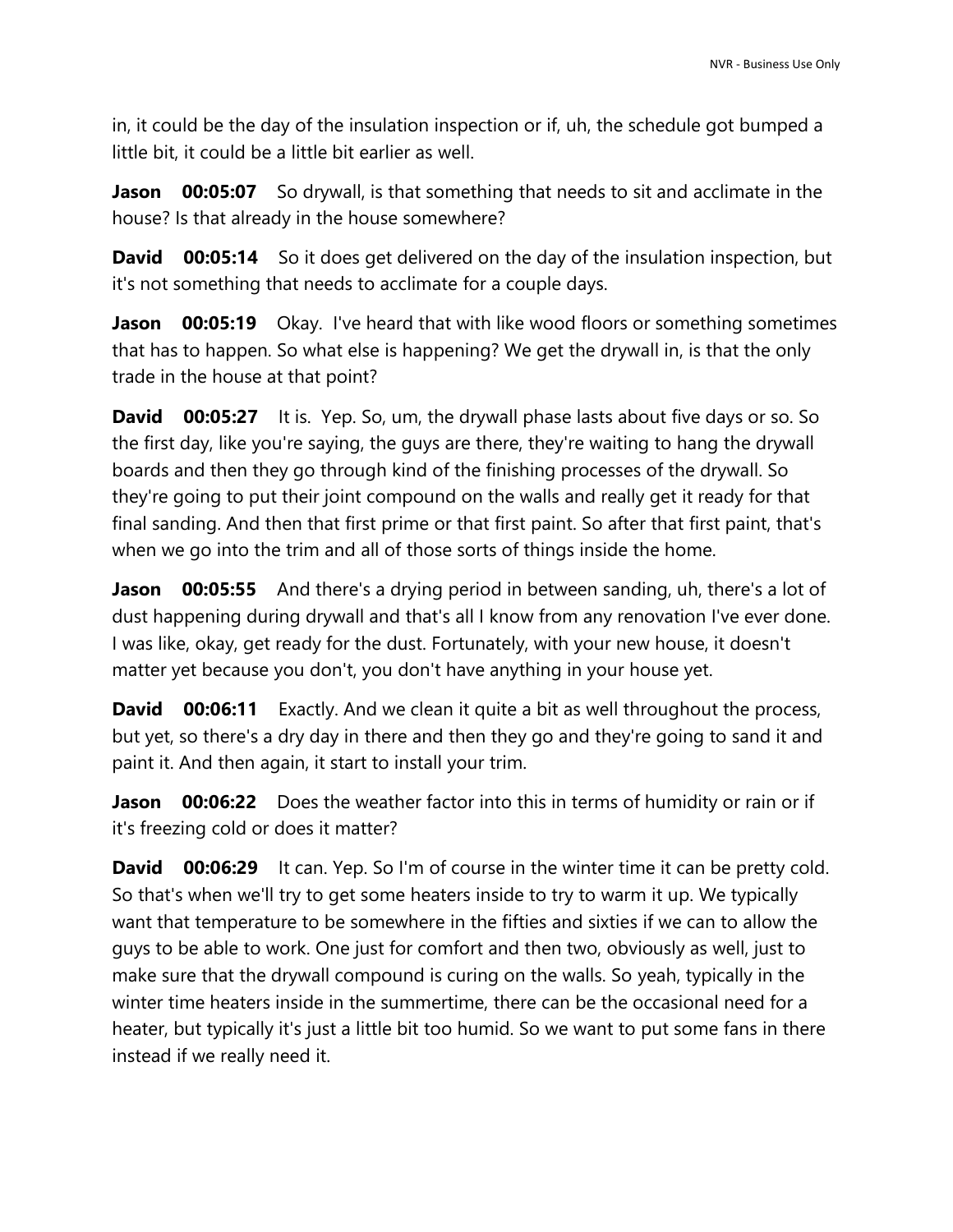**Jason 00:07:00** Alright now, I'm 6'3', although my wife says I'm 6'2' and I brag a lot, but I would still like to wear those, those shoes that they wear, those like extendable, stilts. Do they still wear those things?

**David 00:07:10** Yes they do. And I always wonder how they stay up on those things.

**Jason 00:07:15** That's pretty cool. I feel like that's like robotics of the past that just has stuck around forever. Are there any other jobs anywhere in the world where you wear long stilts, besides those guys in the parades and stuff?

**Amy 00:07:27** I think only if you're in the circus.

**Jason 00:07:29** That's so interesting. Oh, interesting. I guess it's, it's critical for the tall ceilings for them just to reach up there and do all this. Cool.

**Amy 00:07:36** So who else is working on the home at this stage?

**David 00:07:39** On the inside? It's typically just the drywall crew. We try to leave them to their own devices inside of there, especially when they're on their stilts. We don't want to bump into anybody or anything like that on the outside though, there can be a couple of different things happening just depending on what stage we're in on the outside, depending on weather, things like that. Typically one of the first things that we'll start to do after we, um, go ahead and get our approval to hang drywall is we'll have, um, our siding crew come or our brick crew or stone crew, depending on what type of, uh, facade you have on your home.

**Amy 00:08:11** So they're happening at the same time? Inside and the outside?

**David 00:08:11** Exactly. Exactly. Yes.

**Jason 00:08:14** Yeah. Brick guys, I've seen them sometimes toss five or six bricks at a time. Is that still how they do it?

**David 00:08:19** That's another marvel. They'll have the scaffolding up and there'll be a set up a couple of stories up and the guys will just be tossing it right to them. It's amazing.

**Jason 00:08:28** I feel like that's a really good workout. Like if I didn't get to the gym, that's what I want to be doing.

**David 00:08:31** There's some great hand-eye coordination.

**Jason 00:08:33** Absolutely. Absolutely.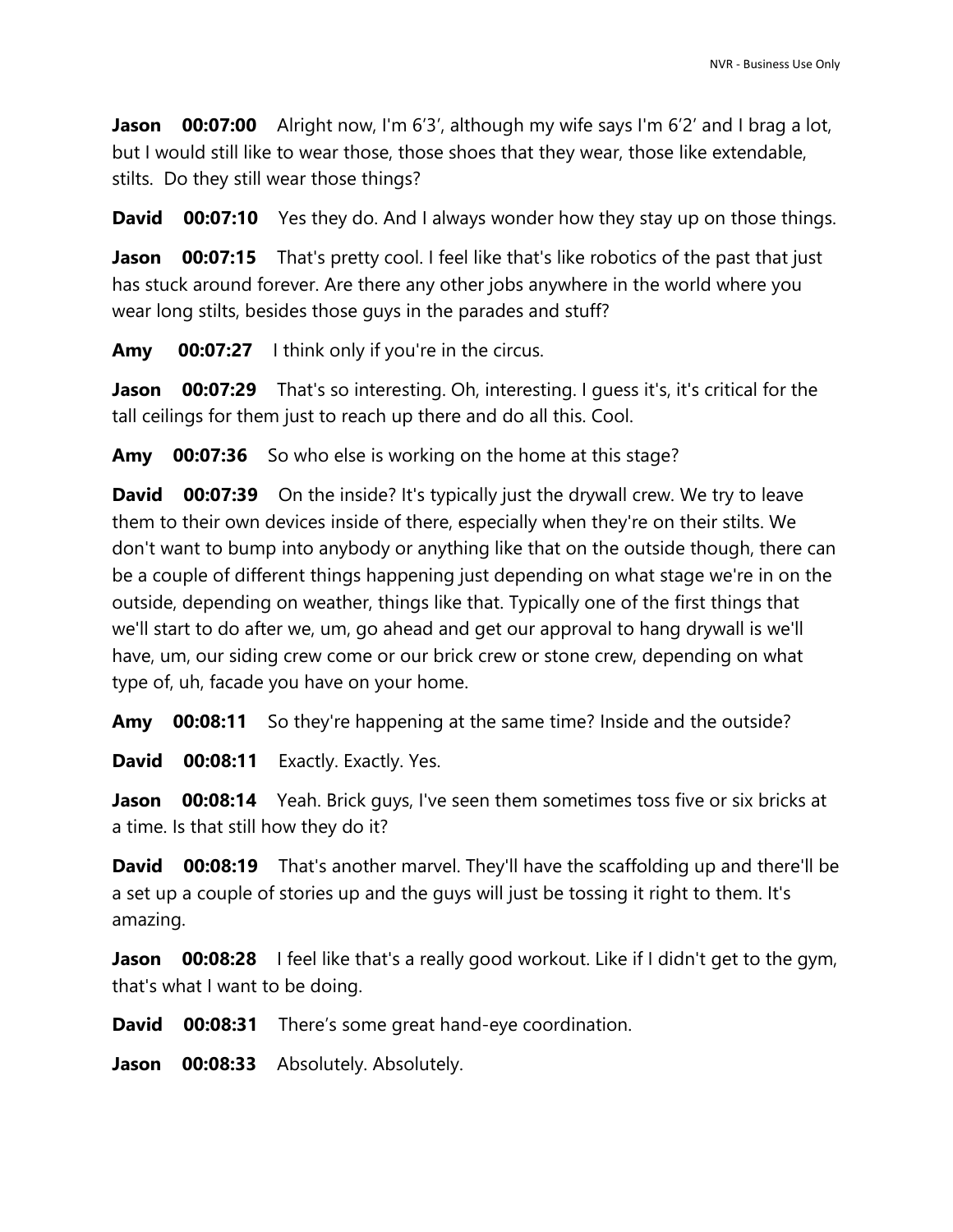**Kelsea 00:08:36** I'm so excited to see our siding go up because we kind of took a risk with ours. We went a little darker. I always thought I would have a white house. We went like darkest option. There was no other houses in the neighborhood or in the community that had our siging. So yeah, it's very bold, risky, but yeah. Excited to see how it to you.

**David 00:08:55** It's going to look good.

**Jason 00:08:55** I think you're going to have neighbors come by like, oh, I love what you guys chose.

**Kelsea 00:08:59** Yeah.

**Jason 00:09:01** That's what we all want, is we want everyone to like and wish they had what we have. Is that a horrible feeling? Well, so drywall got it. A couple of phases. And then what else do we have coming in?

**David 00:09:12** And we have the trim and I always tell everybody the trim phase for me is my absolute favorite. That's really when the character of your house is going to come alive. Super exciting. You're going to see your cabinets go in. You're going to see your doors be installed, your baseboard, your door casing, everything inside. It's truly, when you get to kind of get to see what your house is gonna look like.

**Jason** 00:09:34 And trim goes in before flooring or after?

**David 00:09:36** It does, it goes in before flooring. There are some instances if you're doing like a vinyl floor where we'll put the vinyl floor down first, but typically you're going to do your trim first.

**Jason 00:09:45** Let's take a quick break. And then when we come back, we're going to talk about what you as a buyer can do, how you can check in on things. What's some stuff you might be noticing. We'll be right back and talk about that.

**Kelsea 00:09:58** Hey, homeowners, it's Kelsea with The New Home Owner podcast. If you ask me the best neighbors you could have are your friends and family send them to Ryanhomes.com to get in touch with your community sales team or just to browse local communities in their area. That's Ryanhomes.com. Now back to the podcast.

**Jason 00:10:19** All right, welcome back. We're here with David today. And we're talking about the phase after the pre drywall meeting. Is there a name for this phase? It's just the building phase, right? I was trying to find it. And I was like, I don't think we named this phase anything specifically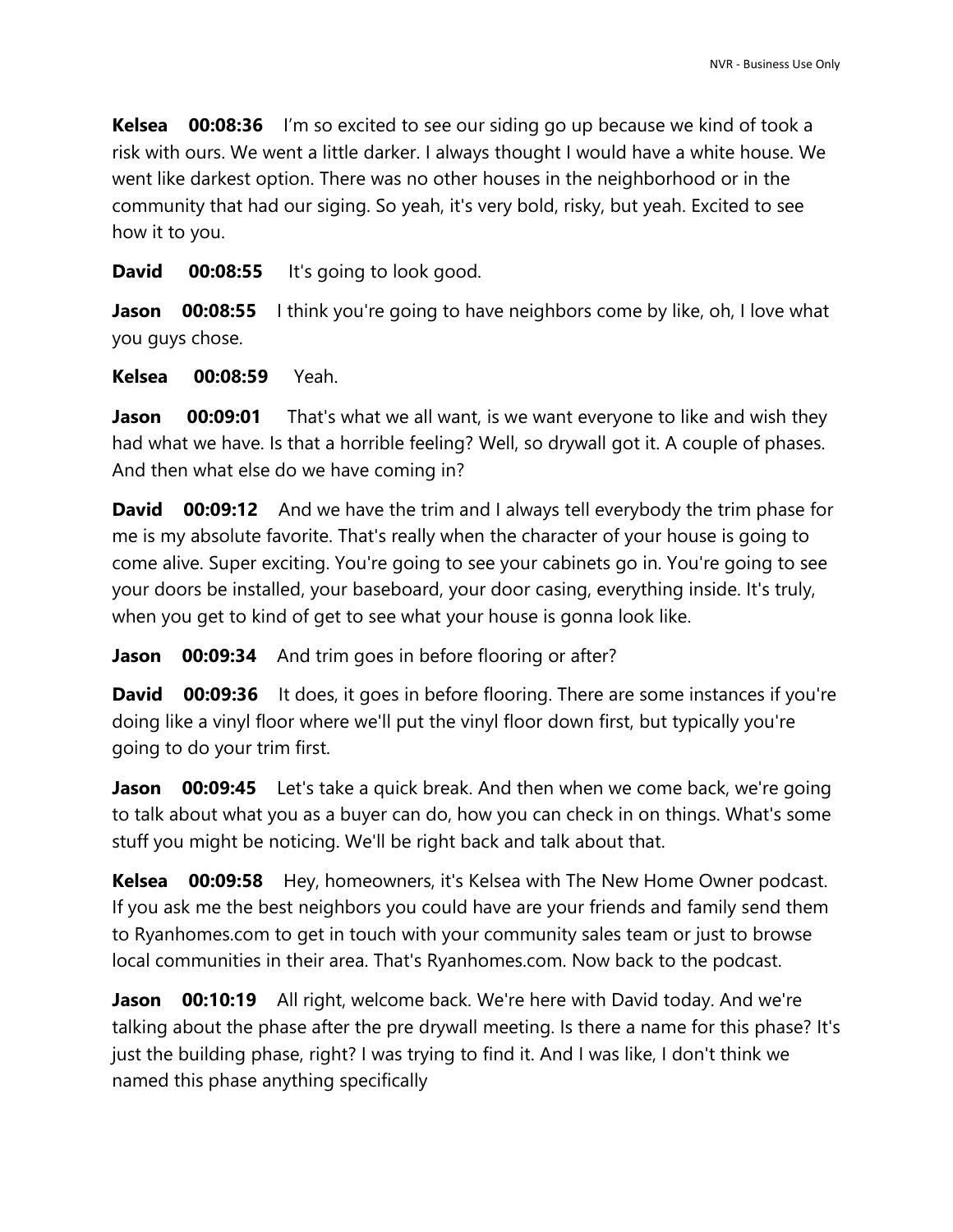**David 00:10:32** Yeah, that's a great question. There's not really a formal name for it. I sometimes will call it kind of like the fit and finish stage of construction because you're kind of piecing everything together, getting your electrical fixtures and the final stuff inside.

**Jason 00:10:45** Yeah. So you mentioned the drywall and then the trim is coming in cabinets. Have you talked about cabinets yet? We can do that, but you know, can customers come in to the house at this point? What's the, what's the usual mode of operation for, uh, for our customers?

**David 00:11:00** Typically what we want is we want customers to be involved. We it's an exciting process and we want them to be involved and be able to be a part of the build process. But what we do ask is if customers want to come inside, just give your project manager a heads up beforehand, because there still can be some safety concerns inside at this time, especially if guys are moving cabinets around or flooring, but they're more than welcome to come inside. We really encourage it. Just go ahead and reach out to your project manager and schedule a time to go. Get those extra pictures and everything for your feature photo album.

**Amy 00:11:30** I'm sure your customers came by often, right?

**David 00:11:33** Of course. Yeah.

**Amy 00:11:34** I remember when I was selling homes, some of my customers, mostly they did drive buys because of the scheduling that you're talking about, but I would get to know their cars and know the time of day that they drove by and their whole routine.

**David 00:11:47** It is, it is. And you really start to feel like kind of not just their project manager, but kind of a part of their life and a part of their family. Cause you're building this house for them, such a great, exciting thing in the end.

**Amy 00:11:56** It is.

**Kelsea 00:11:57** David, what happens if I come and visit my house and say, I noticed like a little scratch on a cabinet?

**David 00:12:02** That's a great question. Kelsea, typically that has already been noted by the project manager. Nothing is perfect during construction. The fit and finish stage is really for us to be able to install things. And then what we do is later on in the process, we're going to come back in and fine tune those things afterwards. So just because you see your baseboard installed in your cabinets installed, that doesn't mean it's the last time that we're going to touch it. We're going to be coming back in. After we clean the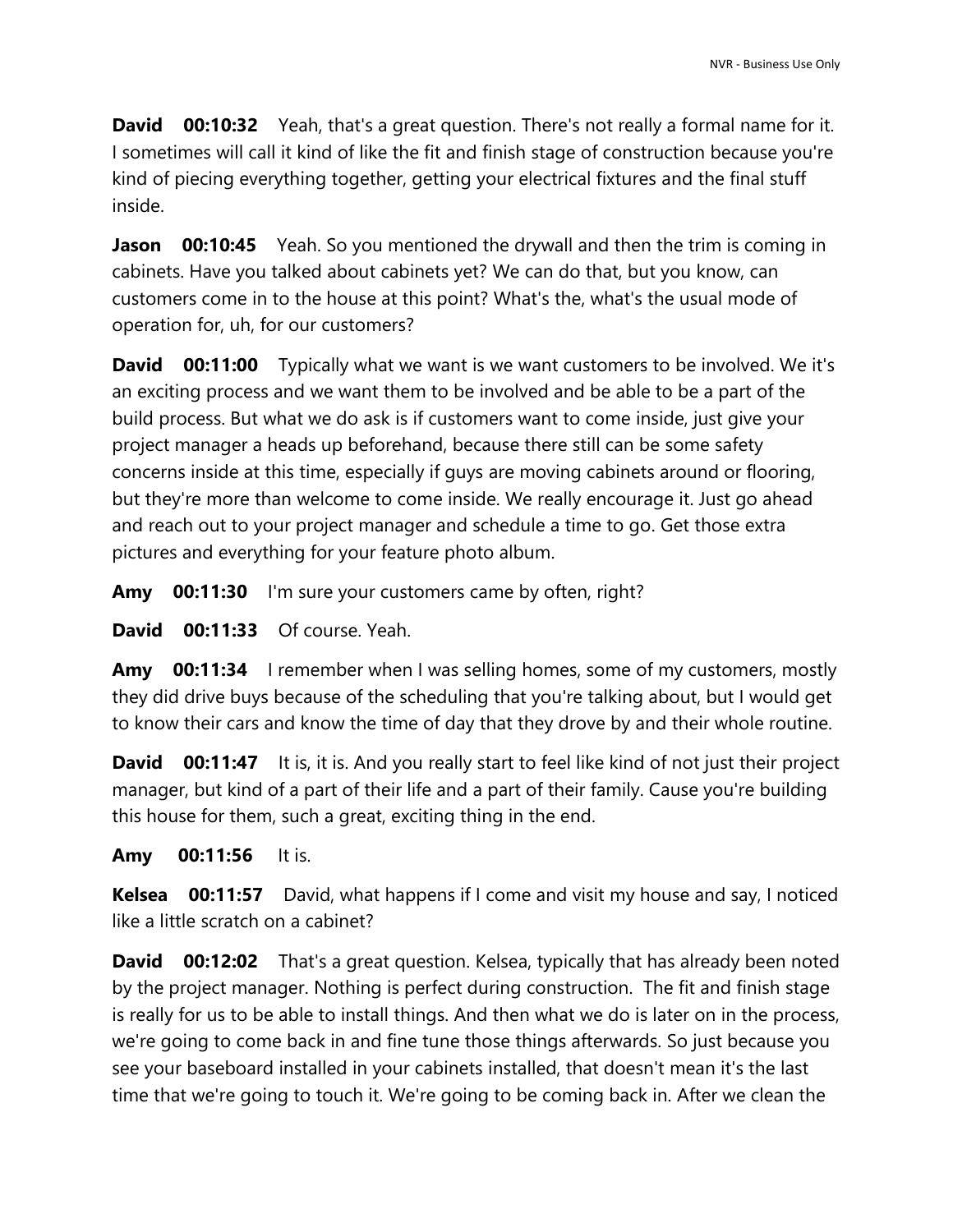house with another crew, that's going to be able to kind of take care of those finishing details. So if it's a scratched cabinet door, taking care of that scratch or replacing it if we need to.

**Kelsea 00:12:35** Yeah, I remember you saying, we had talked earlier about how that's, why it's so important to let your project manager know when you're stopping by, because gosh, if I were to go into the home and notice one of the little scratch, it might already be under your radar. But if I don't know that, you know, I might go home and feel a certain way, you know, because maybe some anger towards the situation. Exactly.

**David 00:12:59** Yeah. And we don't want that at all. I always tell all my homeowners, you know, I I'm there to do that stressing if you see a scratch cabinet door or something like that. If you see it, go ahead and let your project manager now. But nine times out of 10, they're already gonna to know about it, but just start that conversation. We always want that open communication. Especially if it is something that's going to keep you up at night or something like that, we never want that. It's going to be an exciting build process. We don't want you guys to be stressing about it.

**Jason** 00:13:25 Yeah. It should be exciting and fun. But I do think people underestimate the stress that's happening. Not, not with a build per se because you're right. You guys are handling that, but you're going to move from wherever you are to this new place. So you've got packing to do, you've got all this stuff to schedule. It's, it's constantly running in your head what needs to be done. And so something small, like a scratch could set you off and you don't ever realize like, why am I I'm so upset by this thing? It's going to be fixed anyway. You know, try to let those go and just recognize that you're, you're not starting from your normal baseline self. You're starting at a very elevated point. Right. It's sort of like, I would never was a bride, but I'm guessing your wedding day. It's like, okay, was it Bridzilla, the show where they were like freaking out? It's not because they're bad people. It's just like, this is a very stressful, big day. Right?

**Amy 00:14:13** It's like anything else in life though, if you feel upset about something it's best to communicate about it because you need that sense of resolution.

**David 00:14:20** Exactly. You got it.

**Jason 00:14:22** I think the quintessential one is, is like a broken window, that's already in the house, you know? Oh great. My house is broken. Like the whole thing.

**David 00:14:29** Yes, you got it. And a lot of times too, you'll see on that broken windows that the project managers already made a mark on it, whether it's with spray paint or something like that. A lot of times the last thing we want to do is have a broken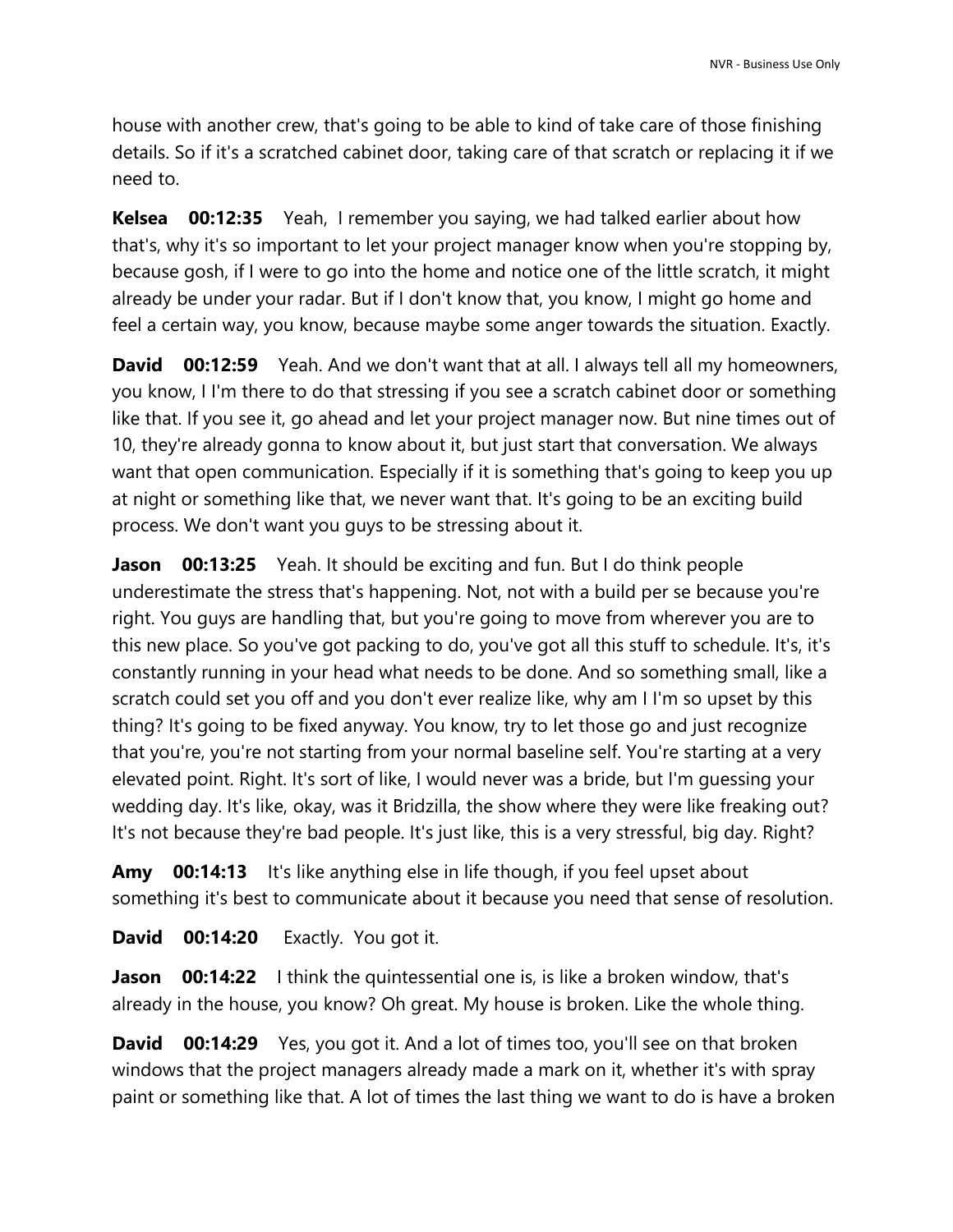window, like in the framing process and then replace it in the framing process. And then, oh man, it gets broken again. So typically what we'll do is we'll note that broken window, we'll go ahead and order it to like our construction trailer, something like that and kind of safe keep it away. And then once we clean the house and have what we call kind of our technician crew come in, our handyman crew, come in, we're going to have them replace that window later on. And same thing goes for the rest of the stuff in the house.

**Jason 00:15:04** And you can get those pretty quickly. It's not like it's going to be six weeks so we've got to get a custom window, when they were getting hundreds of thousands of these windows every day.

**David** 00:15:11 And that's the beauty with, um, Ryan Homes as well. We have our own plant and our own plants, sources things out, such as our PlyGem windows. So we have a lot of different people working on the back end to make sure that the parts and pieces are coming together. So we could have a broken window, order it and then it's in either the next day or the following day.

**Kelsea 00:15:29** Yeah. And I know, even though you guys are on top of it, just for peace of mind, we also go through several inspections during this process. Can you tell us a little bit more about those different inspections we're going through at this time?

**David 00:15:38** Sure, sure thing. So the last inspection that was talked about, we have our kind of our framing concealment inspection and then moving along, there's not really too many inspections just during the fit and finish, but then when we get towards the end, there's about, I believe it's about four inspections that happen. So we're going to have a third-party energy inspection. So these are the same folks that came in after we insulated your home. They're going to come in again, when we're about 85 to 90% of the way done with construction, they're going to take a look at things. They're going to make sure that your attic is insulated. They're going to go ahead and register your furnace. They're going to just take a look around and make sure that there's no moisture in the house that shouldn't be there, that sort of thing. And they're also going to do something really cool. They're going to do something called a duct blaster test inside. And this is where they're actually going to blast air through your duct system. And they're going to measure to make sure that there's no leakage that shouldn't be there.

**Jason 00:16:30** Duct blaster. That sounds like a game I might've played. Um, I've seen one of these inspections in person they're really cool. And one of the things people are really surprised by once they get in their new home, literally a new construction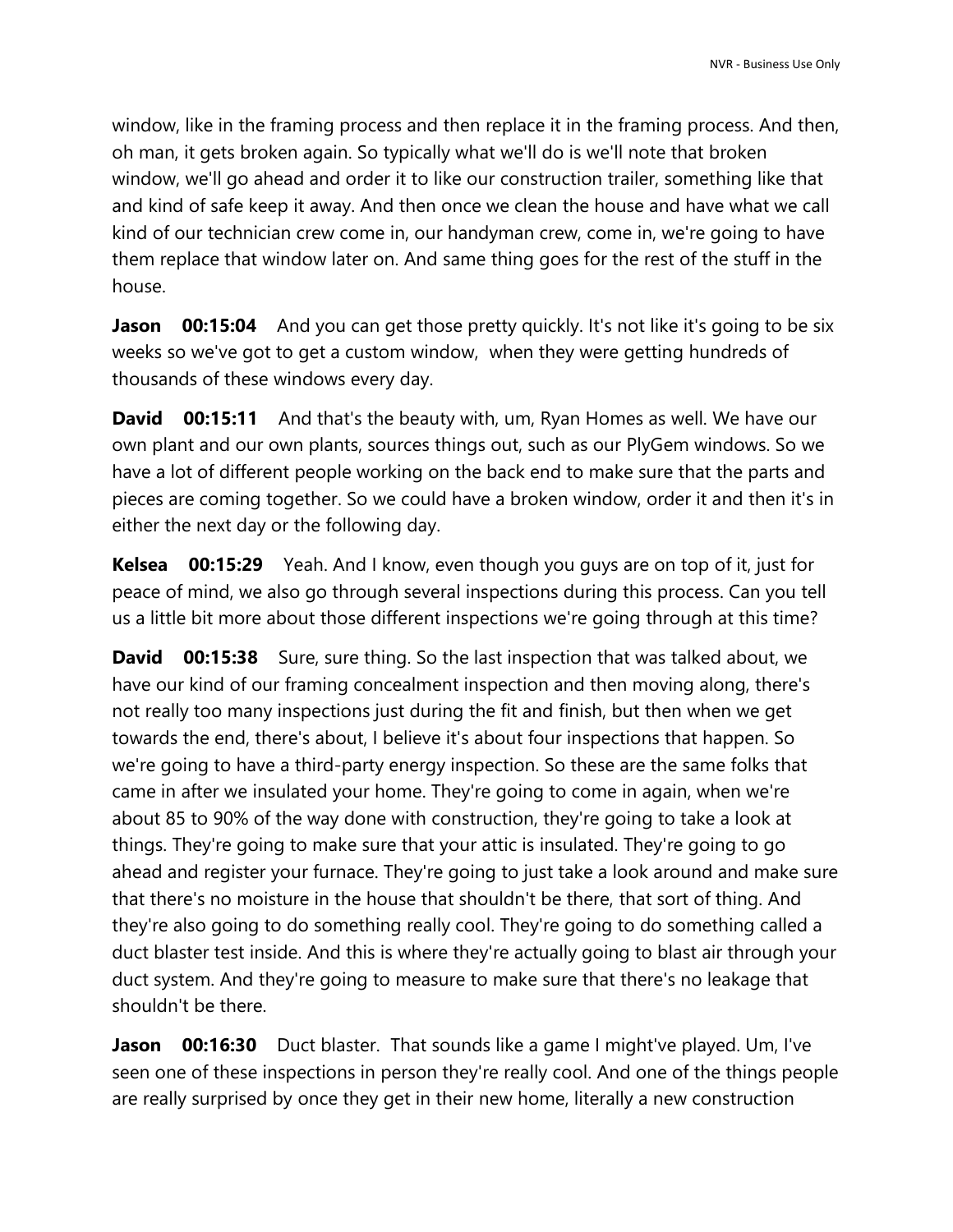home, especially ours is how efficient they are and uh, how much lower their energy bills can be. We hear it all the time, but I think people are blown away. Even, even if you used to live in a house from maybe the eighties or early nineties, the construction techniques are completely new now.

**David 00:16:57** They are. Yeah. And it's typically super comfortable inside whether it's summer or winter. And then after that duct blaster inspection, after our third party energy inspection, once we've kind of cleaned the house and gotten everything ready, we have a crew come in and caulk everything and seal it up. We actually have a final building inspection with whatever municipality that you're building in. So whatever county that is or town they're going to come in and just make sure that everything is safe inside for somebody to live in. They're going to kind of look at it through the eyes of a homeowner and also just through the eyes of their professional building inspector lens.

**Jason 00:17:32** Now at this point, the one thing we didn't talk about, we talk about maybe a scratch or a broken window, but what if I noticed that the wrong thing has been installed in my house? Like the wrong flooring or Hey, that wasn't the, the appliance that we had ordered. What's going on there?

**David** 00:17:44 Great question, Jason. So typically kind of like I was saying before nine times out of 10, the project managers already noticed that. And again, there's a lot of processes in place. Um, we, we have our selection and acknowledgement report at the start of construction that we review with homeowners as well, that gets sent out to our subcontractors. But if there is the time where let's say a wrong appliances is installed or something like that, again, just bring it up to your project manager. It may be that, um, there, the appliance that they had purchased wasn't in stock and they put a different one in for now to just test things out inside the home and the other one's coming later or there could just be a backstory to it. So just be open if you see it definitely don't let that swell up.

**Jason 00:18:25** Yeah. I think communication is a key theme that we're seeing in all the phases and one with your project manager, just saying, Hey, I noticed this and they'll say, okay, no problem. Yep. We noticed that too. But also with your partner, if you're buying with someone else, they might not have heard that conversation. And you, you may not have emailed, you know, every single detail about what you talked about when they came by. So, you know, you get home, you're like, Hey, by the way, they have the wrong fridge, but it's no big deal. David's taken care of it. I'll have the other one in a week or so.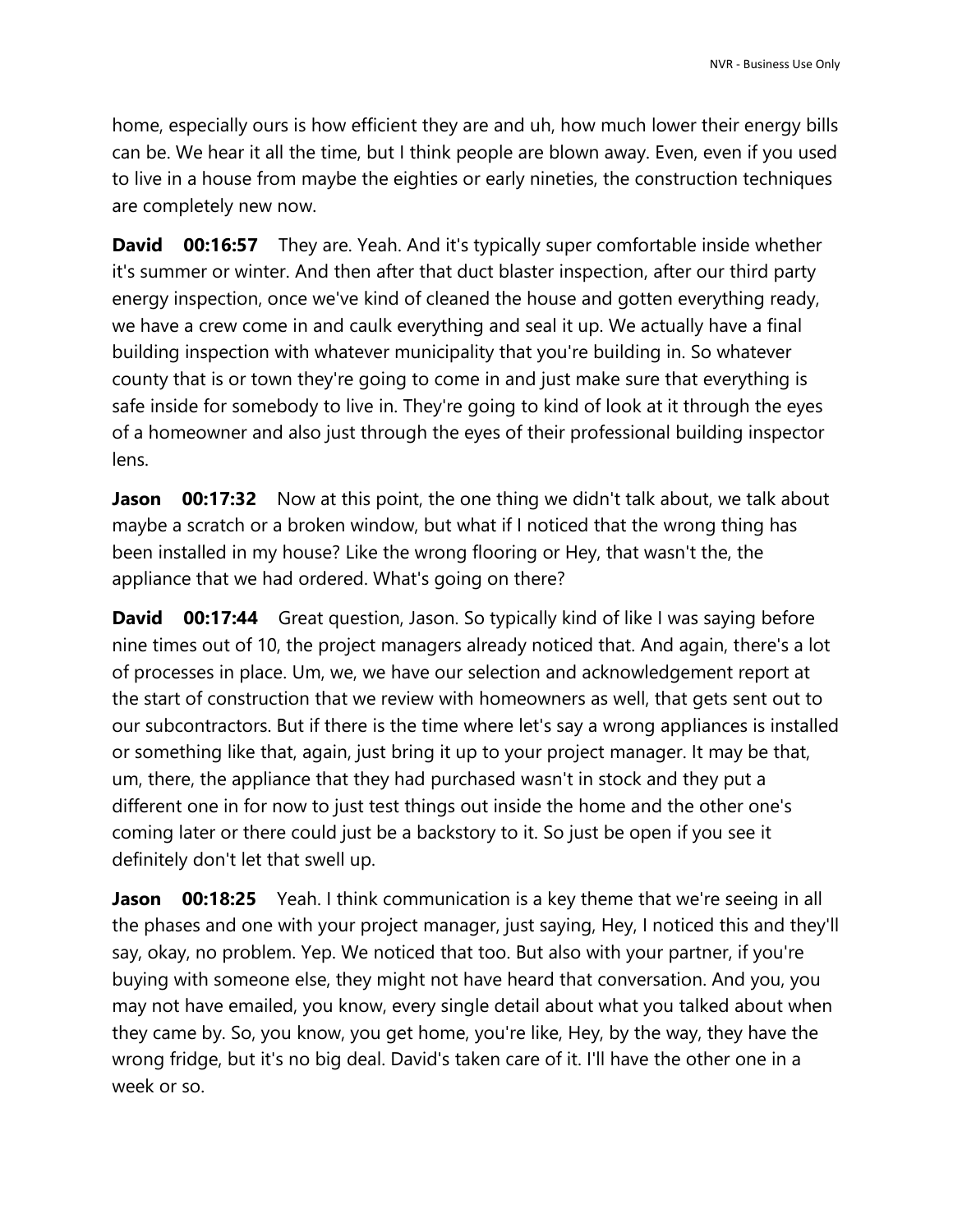## **David 00:18:52** Absolutely.

**Amy 00:18:53** That just happened to my husband and I, we did some renovations in our home and we work different hours. So I go to work earlier than him. I come home earlier than him and sometimes I'd come home and what I was expecting to see wasn't a hundred percent right. And I would call him panicking and say, something's wrong here. And he'd say, I already talked to Nasir, the contractor about that, I just forgot to tell you. So do you have any tips for people when it comes to that kind of misunderstanding?

**David 00:19:21** Again, just communicate whether it's with your spouse or your partner, whoever it is that open communication, and maybe even think about just calling the project manager together when you guys are at a point where he can do that, just so you guys can make sure that you're getting the same information and it's, it's not like a game of telephone where it's kind of getting lost in translation.

**Amy 00:19:40** Yeah. Our contractor caught on to that issue and started texting us together to recap conversations they had had so I could have visibility.

**David 00:19:47** Yep. And, uh, another thing too is kind of exactly what, what you're saying. If, if you talk to your project manager, maybe your shoot an email as well and kind of copy whoever it is that you're building with at that time, that what you guys can always stay in the loop?

**Jason 00:20:00** Yeah, It was helpful for us to just to get on the same text thread. For some reason we had separate ones going on or, or the same email thread, very helpful. So the inspections, uh, happened to go through and like you said, there's a lot of people that are double-checking work from the county to the energy guys, to ourselves, uh, using our own quality inspection when you were just starting as a PJM, was this like a, a test for you? Is this like, okay, how many things that I miss and didn't like in this course? Um, so it's nice to have that BA I mean, uh, at some point somebody is going to be new. We have a lot of very experienced PJMS, but sometimes you get somebody that's new, but our systems are designed to make sure that the new person's built is just as good as the person who's been building for 10 years.

**David 00:20:41** Exactly. You got it. And I know that it was said in a previous episode too, there's so many eyes on each house during construction. Not only if you have a production supervisor on the site, but your project manager and then there's the senior project manager and then, uh, their production manager as well, all kind of have eyes on the site and inside the home, a lot of different resources to make sure that the houses are getting built correctly.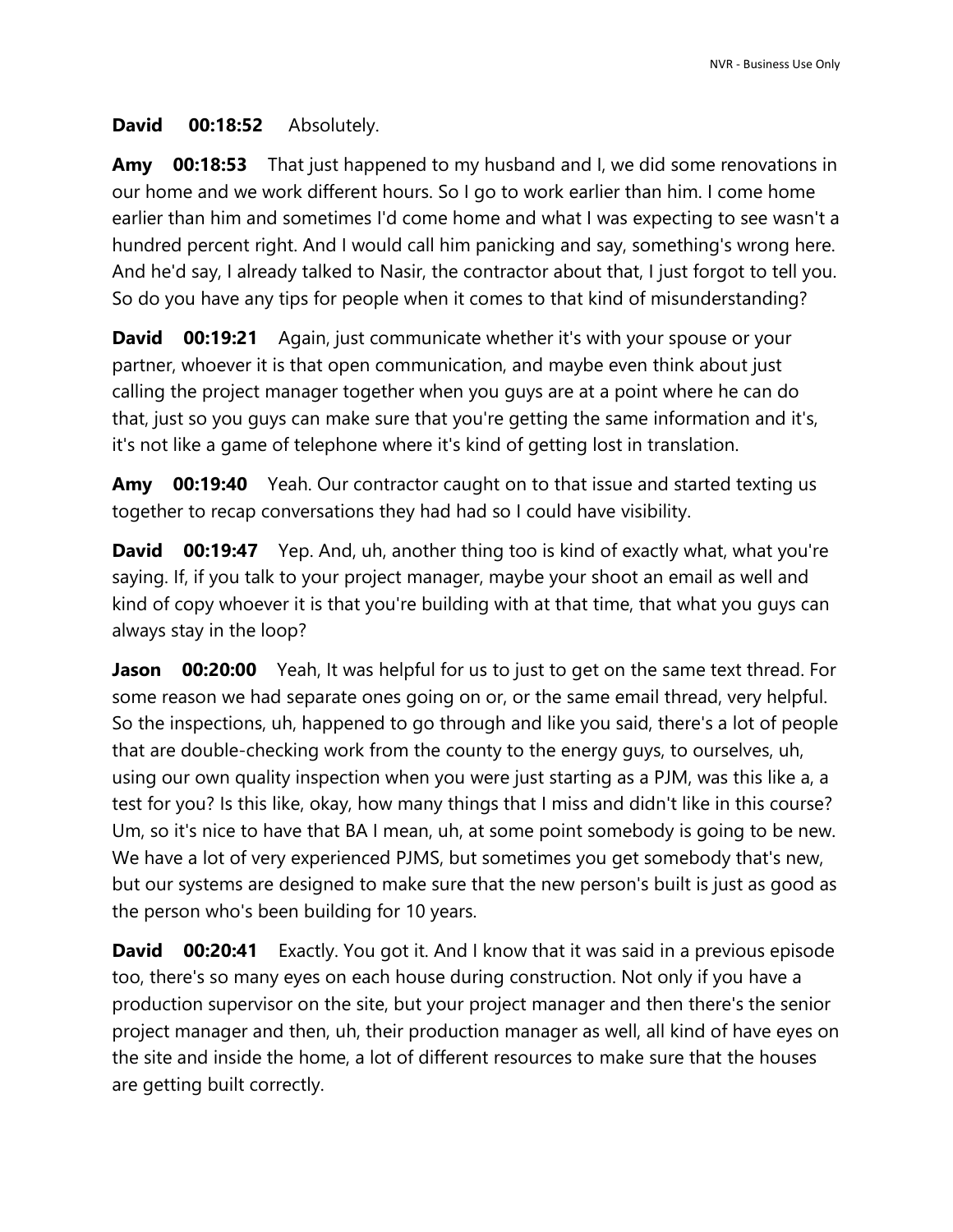**Jason 00:21:03** And since I've been packing ahead of time, David and the inspections are done, is it cool if I just throw a few things in the garage or maybe get some stuff installed?

**David 00:21:12** Great question. We ask that folks, please do not do that. One of the main reasons, it's just a liability concern. The last thing we ever want is for somebody to put their new stuff inside, whether it's a new couch or even some old stuff that might have some sentimental value, and then that stuff get damaged because we're, we're working up until the last minute of construction. Up until that day of settlement, we're cleaning the home, we're power washing it. We're just making sure that everything is fine tuned. So the last thing we want is for something to get damaged.

Jason 00:21:39 What if I don't care if it gets damaged. What if I'm like roll the dice here and let's put it in the garage.

**David 00:21:42** We still, we still want to hold back from that. We really just don't want anything to happen to it in case that there's some issue at settlement and it's going to take a couple extra days or something.

**Jason 00:21:52** And I think legally, we need a certificate of occupancy.

**David 00:21:55** We do.

**Jason 00:21:56** This is the final document that says someone can live here. And if you're putting your stuff in a house, you may not be sleeping there, but you're starting to live there. Um, and so we, we do follow the law. We want to make sure that we're doing that.

**David 00:22:07** The last thing we want is to make the building inspector mad.

**Jason 00:22:10** That is the last thing we want. So you'll have to just wait. And I was definitely one of those people because my house was within walking distance of our other house. I was like, well, you just ride my bike over there and like pull this wagon with some stuff and get started here. I was so anxious to get going. How about things like, you know, not stuff, but what about internet set up or, you know, cable can, can the guy come in and just hook that up?

**David 00:22:31** So they can't come inside of the home. We still want to wait for that. Uh, what I tell everybody to do is if their settlement is on a Monday, schedule, all that stuff for the Tuesday following. So that way you give yourself a little bit of a buffer, if the schedule, or if the settlement runs a little longer or something like that, or it gets moved to a later part of the day, we definitely don't want those folks inside though,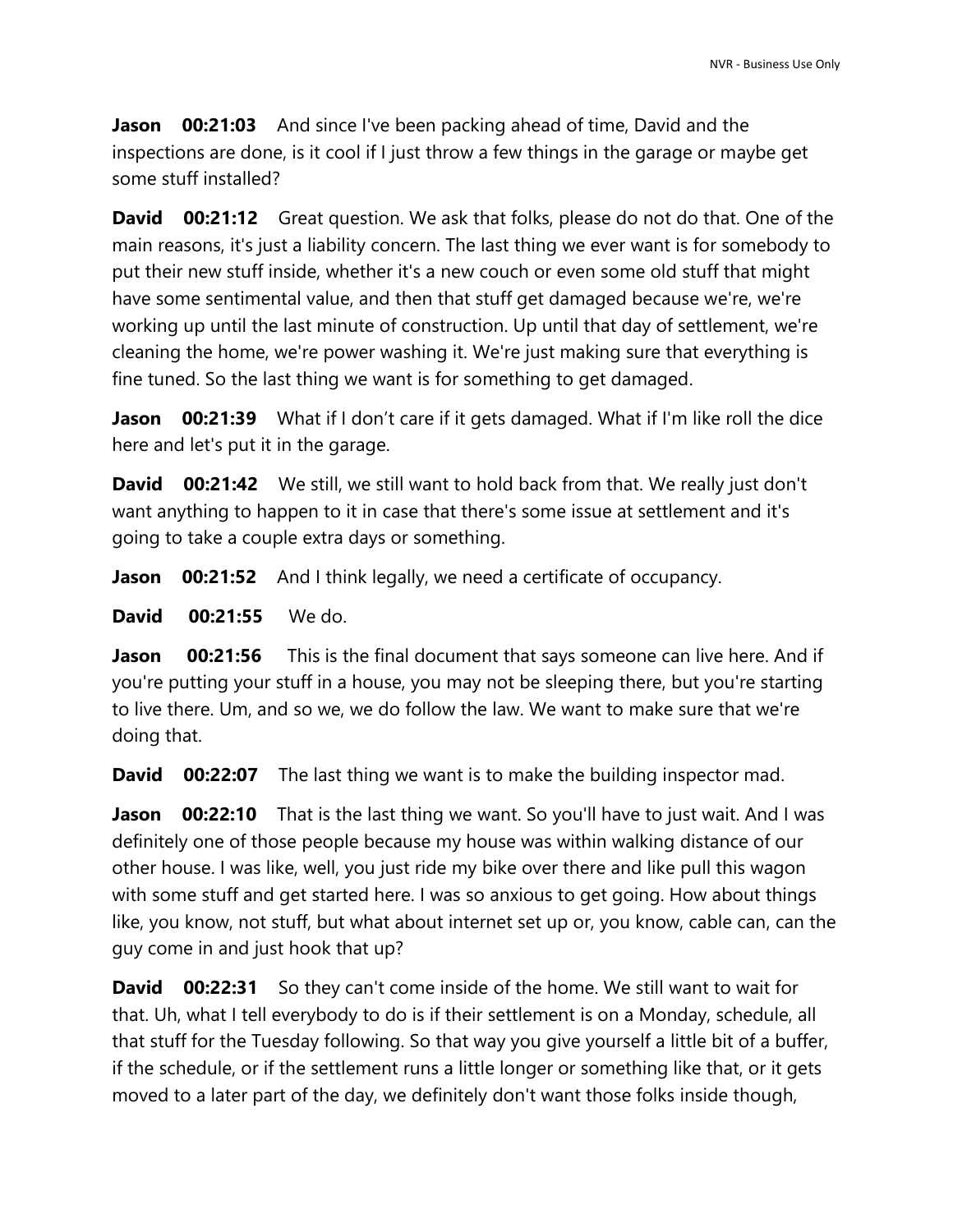because again, they can get hurt or something could get messed up inside. We want to make sure that we're turning over exactly what we built in a hundred percent complete. And there's not like a scratch from the guy that came in and installed something later on.

**Jason 00:23:00** You want to know who's been in the house. Exactly. Yeah, exactly. So at the beginning of the show, we mentioned this tip something that almost every homeowner wants to do, can't do for a while, but during this phase they can do, let's talk about that.

**David 00:23:13** A really important tip is this is a great time to reach out to your project manager, to make sure that you can measure for your blinds. I know everybody wants blinds inside. Nobody wants to live too long with, um, open windows. So the best time to do this is really going to be after your house is cleaned because we don't want to do it too early in the construction process, because there's still some rounds of drywall work that are being done, some trim work. And we don't want that to affect the measurement of the windows inside. We want you to get that perfect measurement. So that way your blinds fit well, when you get them installed.

**Jason 00:23:43** Amy, how many years did you have temporary blinds or were you one of those immediate

**Amy 00:23:48** Oh no, no. Not years. Just a couple of weeks. I was one of those people anxious to measure, although we don't want you purchasing the blinds right away. We've talked about that with a few people who came in from the mortgage side, but you can be prepared to place that order as soon as you settle.

**David 00:24:03** Exactly.

**Jason** 00:24:04 Yeah. Hold off on charging any large credit card purchases for blinds or furniture until you settle.

**Kelsea 00:24:10** Yeah. I actually already had a PowerPoint visual of three different rooms and my future home, knowing that I can't bite the bullet on anything until after we settled. But

**David 00:24:23** Awesome. I'd love to see that.

**Jason 00:24:26** I'm sure my neighbors loved it, but my first townhouse, I was dirt poor or house poor, not poor. I just bought a house, but I wasn't spending a dime on blinds. So it was the old sheet with pushpins and it was a green sheet. And my mom came to visit once he's like, you can't do that. This is like a real place, not a college town.